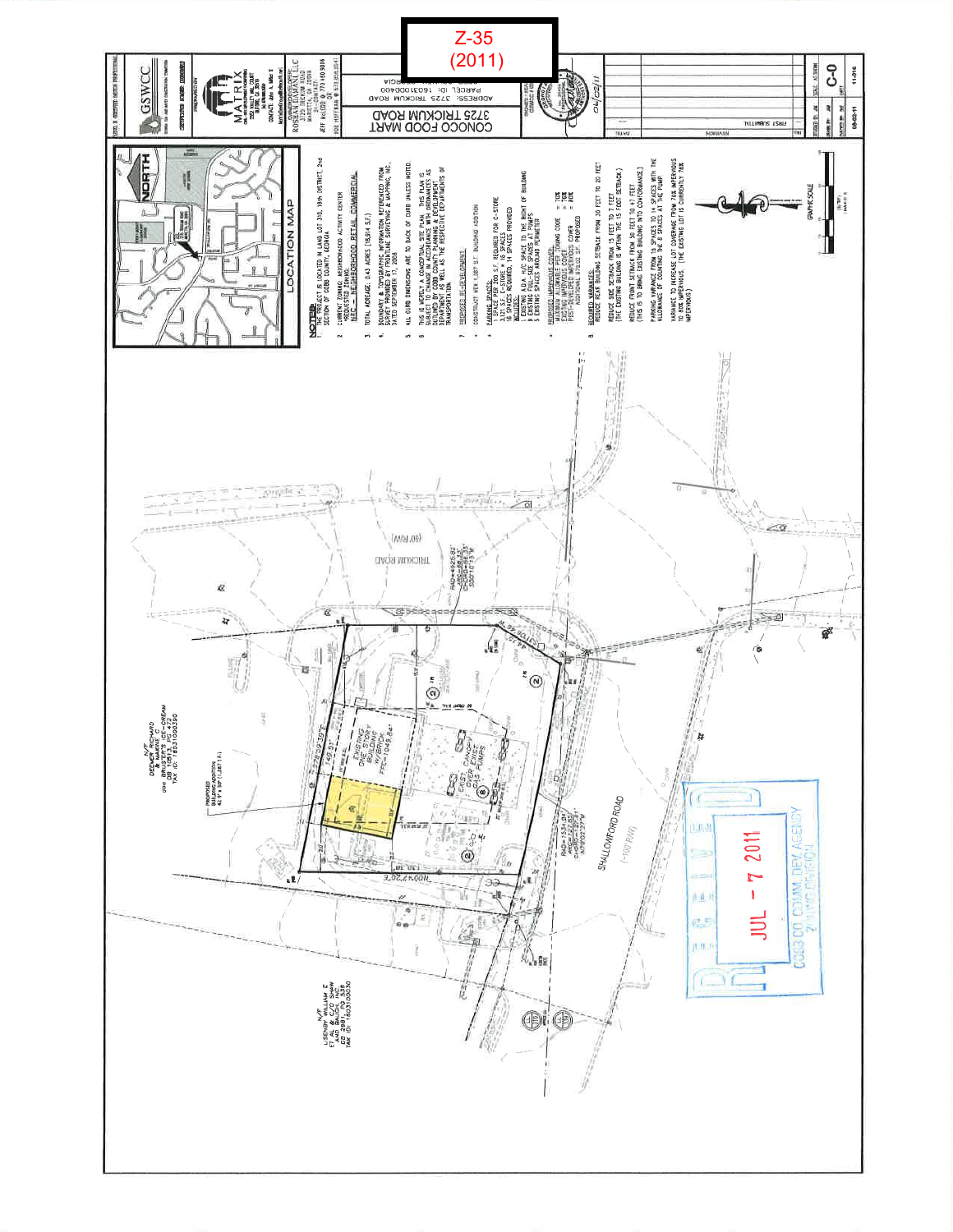| <b>APPLICANT:</b>                                           | Amin S. Lalani                                | PETITION NO:                                | $Z-35$                      |
|-------------------------------------------------------------|-----------------------------------------------|---------------------------------------------|-----------------------------|
|                                                             | 404-200-6176                                  | <b>HEARING DATE (PC):</b>                   | 09-08-2011                  |
| <b>REPRESENTATIVE:</b>                                      | Bob Hoffman                                   | <b>HEARING DATE (BOC):</b>                  | 09-20-2011                  |
|                                                             | 678-858-0547                                  | <b>PRESENT ZONING:</b>                      | GC                          |
| <b>TITLEHOLDER:</b>                                         | Roshan Damoni, LLC                            |                                             |                             |
|                                                             |                                               | <b>PROPOSED ZONING:</b>                     | <b>NRC</b>                  |
| PROPERTY LOCATION:                                          | Northwest intersection of                     |                                             |                             |
|                                                             | Trickum Road and Shallowford Road             | <b>PROPOSED USE:</b>                        | <b>Addition To Existing</b> |
|                                                             |                                               | Convenience Store/Gas Station               |                             |
| <b>ACCESS TO PROPERTY:</b>                                  | Trickum Road and Shallowford                  | <b>SIZE OF TRACT:</b>                       | $0.43$ acre                 |
| Road                                                        |                                               | <b>DISTRICT:</b>                            | 16                          |
|                                                             | Existing<br>PHYSICAL CHARACTERISTICS TO SITE: | <b>LAND LOT(S):</b>                         | 310                         |
| convenience store/gas station                               |                                               | <b>PARCEL(S):</b>                           | 40                          |
|                                                             |                                               | $\boxtimes$<br><b>TAXES:</b><br><b>PAID</b> | <b>DUE</b>                  |
| Neighborhood Activity Center<br><b>FUTURE LAND USE MAP:</b> |                                               |                                             |                             |
|                                                             | <b>CONTIGUOUS ZONING/DEVELOPMENT</b>          | <b>COMMISSION DISTRICT:</b>                 | 3                           |
|                                                             |                                               |                                             |                             |
| <b>NORTH:</b>                                               | GC/Developed Ice Cream Shop                   |                                             |                             |

| <b>SOUTH:</b> | GC/Developed Convenience Store, Auto Repair and Car Wash |
|---------------|----------------------------------------------------------|
|---------------|----------------------------------------------------------|

**EAST:** GC/Developed Convenience Store and Car Wash

WEST: GC and NRC/Developed Retail Center

**OPPOSITION:** No. OPPOSED: PETITION No.: \_\_\_\_\_\_ SPOKESMAN: \_\_\_\_\_\_\_\_\_\_\_\_\_\_\_\_\_\_\_\_\_\_

**PLANNING COMMISSION RECOMMENDATION**

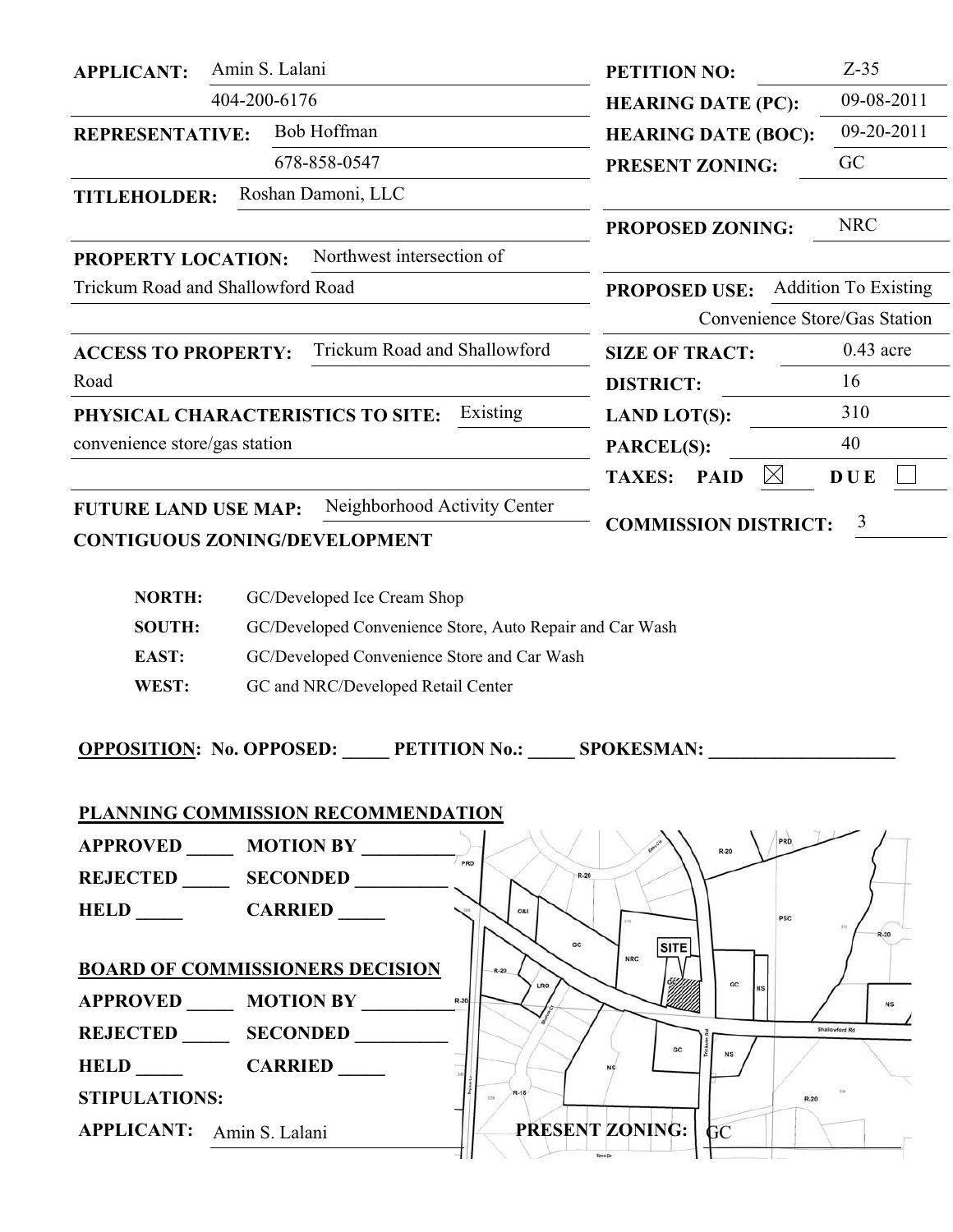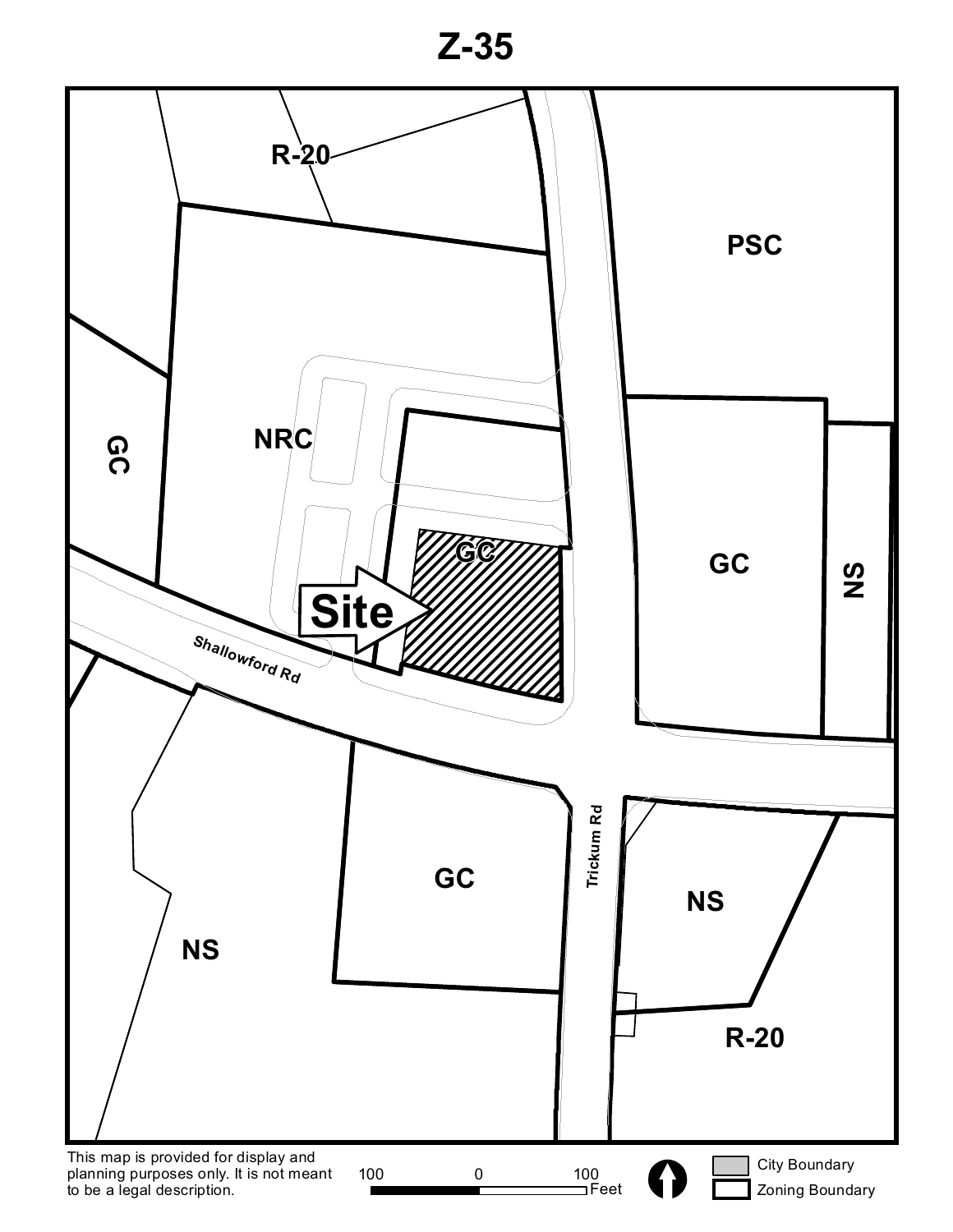**PETITION No.: Z-35** 

PETITION FOR: NRC

#### Staff Member Responsible: Jason A. Campbell **ZONING COMMENTS:**

| <b>Land Use Plan Recommendation:</b><br>Neighborhood Activity Center |                                                      |
|----------------------------------------------------------------------|------------------------------------------------------|
| <b>Proposed Number of Buildings:</b>                                 | <b>Total Square Footage of Development:</b><br>3.121 |
| <b>F.A.R:</b> $0.16$                                                 | <b>Square Footage/Acre:</b> 7.258                    |
| <b>Parking Spaces Required:</b> 5 and 1 per employee                 | <b>Parking Spaces Provided:</b> 14                   |

Applicant is requesting to rezone the subject property in order to make an addition to the existing convenience store. The property can not be developed under the current GC zoning category developed within a Neighborhood Activity Center (NAC) land use category. The property has been in existence as a convenience store with fuel sales for years now and the current owner wishes to expand the store only, no addition fuel pumps are proposed. The proposed building architecture will be brick. The applicant has submitted the attached Summary of Intent and Impact Analysis for your review.

Applicant is also requesting the following contemporaneous variances:

- $1_{-}$ Waive the rear setback from 30 feet to 20 feet;
- 2. Waive the side setback from 15 feet to 7 feet;
- $3<sub>1</sub>$ Waive the front setback from 50 feet to 47 feet (front corner of building only); and
- $\overline{4}$ . Waive the impervious coverage allowed from 70% to 80%.

Historic Preservation: After consulting various county historic resources surveys, historic maps, archaeology surveys and Civil War trench location maps, staff finds that no known significant historic resources appear to be affected by this application. No further comment. No action by applicant requested at this time.

#### **Cemetery Preservation:** No comment.

#### **FIRE COMMENTS:**

**NO COMMENTS:** After analyzing the information presented for a Preliminary Review, the Cobb County Fire Marshal's Office is confident that all other items can be addressed during the Plan Review Stage.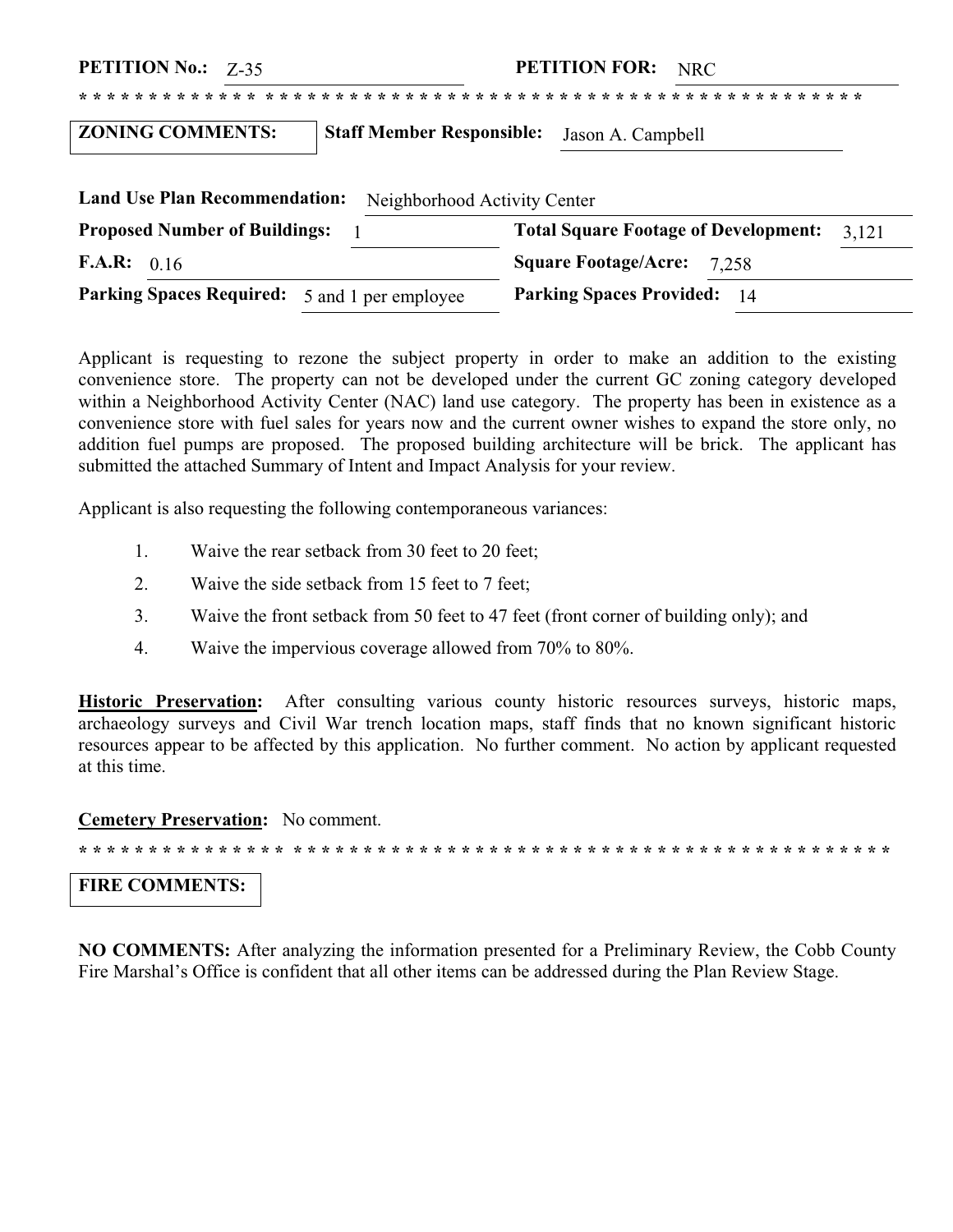### **APPLICANT** Amin S. Lalani **PETITION NO.** Z-035 **PRESENT ZONING** GC **PETITION FOR** NRC \*\*\*\*\*\*\*\*\*\*\*\*\*\*\*\*\*\*\*\*\*\*\*\*\*\*\*\*\*\*\*\*\*\*\*\*\*\*\*\*\*\*\*\*\*\*\*\*\*\*\*\*\*\*\*\*\* WATER COMMENTS: NOTE: Comments reflect only what facilities were in existence at the time of this review. Size / Location of Existing Water Main(s): *8" DI / W side of Trickum Road* Additional Comments: Records show property served by 3/4" meter Developer may be required to install/upgrade water mains, based on fire flow test results or Fire Department Code. This will be resolved in the Plan Review Process. **SEWER COMMENTS:** Available at Development:  $\blacksquare$  Yes  $\blacksquare$  No Fire Flow Test Required:  $\Box$  Yes  $\Box$  No In Drainage Basin:  $\overline{\triangledown}$  Yes  $\overline{\square}$  No At Development:  $\Box$  Yes  $\Box$  No Estimated Waste Generation (in G.P.D.): Approximate Distance to Nearest Sewer: *At Site in Shallowford Road* **A D F=** +129 **Peak=** +322 Treatment Plant: **Noonday** Plant Capacity:  $\Box$  Available  $\Box$  Not Available Line Capacity:  $\Box$  Available  $\Box$  Not Available Projected Plant Availability:  $\vee$  0 - 5 years  $\Box$  5 - 10 years  $\Box$  over 10 years Dry Sewers Required:  $\Box$  Yes  $\Box$  No Off-site Easements Required:  $\Box$  Yes\*  $\Box$  No Flow Test Required:  $\Box$  Yes  $\Box$  No Letter of Allocation issued:  $\Box$  Yes Septic Tank Recommended by this Department:  $\Box$  Yes  $\sqrt{ }$  No Subject to Health Department Approval:  $\Box$  Yes  $\Box$  No Additional Comments: Records show address as currently connected to sewer NOTE: Comments reflect only what facilities were in existence at the time of this review. \*\*\*\*\*\*\*\*\*\*\*\*\*\*\*\*\*\*\*\*\*\*\*\*\*\*\*\*\*\*\*\*\*\*\*\*\*\*\*\*\*\*\*\*\*\*\*\*\*\*\*\*\*\*\*\*  $\sqrt{ }$  No \*If off-site easements are required, Developer must submit easements to CCWS for review/approval as to form and stipulations prior to the execution of easements by the property owners. All easement acquisitions are the responsibility of the Developer

Developer will be responsible for connecting to the existing County water and sewer systems, installing and/or upgrading all outfalls and water mains, obtaining on and/or offsite easements, dedication of on and/or offsite water and sewer to Cobb County, as may be required. Rezoning does not guarantee water/sewer availability/capacity unless so stated in writing by the Cobb County Water System. Permit issuances subject to continued treatment plant compliance with EPD discharge requirements.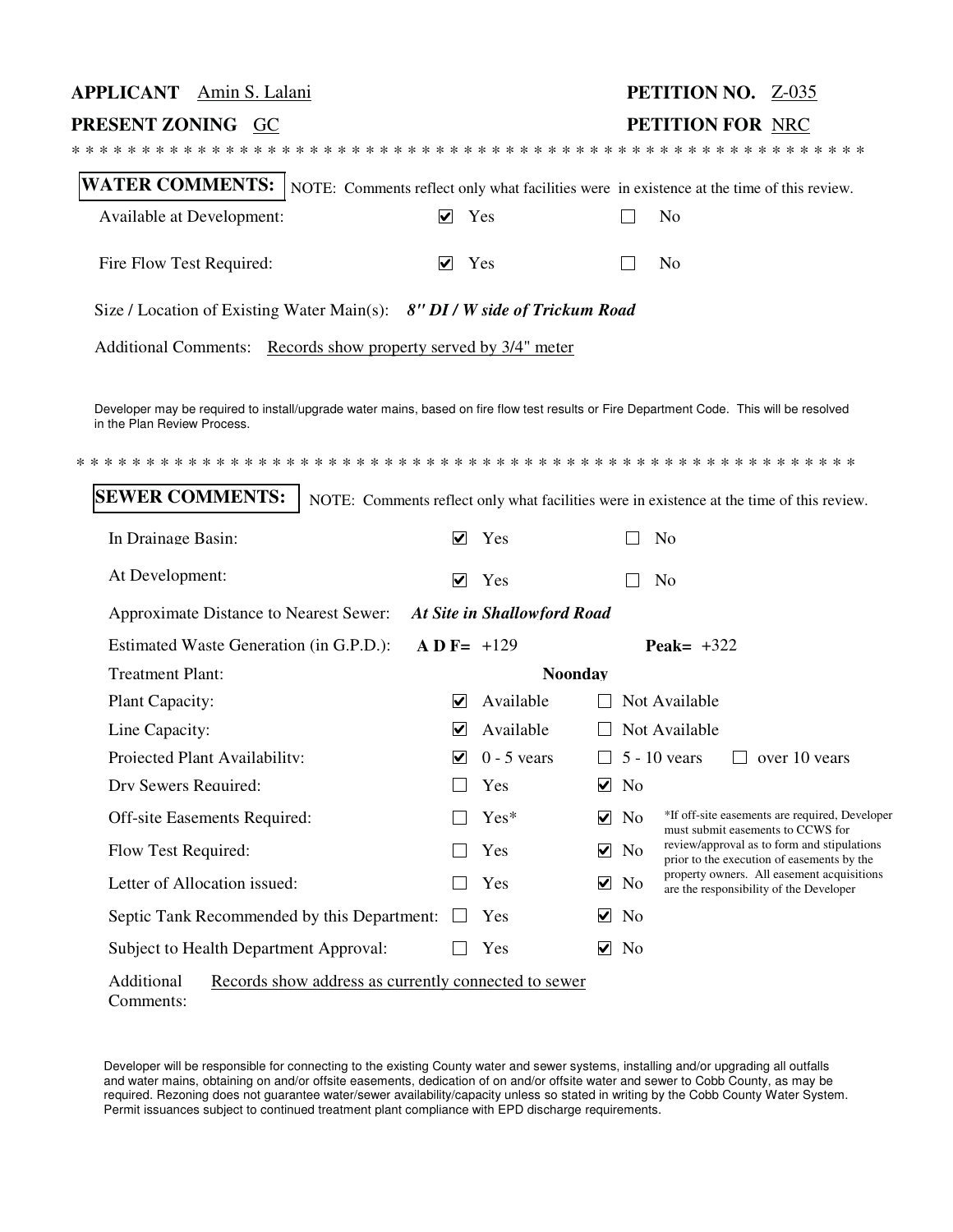#### **APPLICANT: Amin S. Lalani PETITION NO.: Z-35**

#### **PRESENT ZONING:** GC **PETITION FOR: NRC**

**\* \* \* \* \* \* \* \* \* \* \* \* \* \* \* \* \* \* \* \* \* \* \* \* \* \* \* \* \* \* \* \* \* \* \* \* \* \* \* \* \* \* \* \* \* \* \* \* \* \* \* \* \* \* \* \* \* \* \*** 

#### **DRAINAGE COMMENTS**

This site is currently operating as a convenience store/gas station. The proposed building addition will be located partially over an existing paved area. The total disturbed area and increase in impervious coverage is less than the threshold that would trigger providing new stormwater management requirements for the site. However, fueling operations are considered water quality hot spots due to the potential for gasoline and/or diesel spills that may be discharged from the site via stormwater runoff. Since there is currently no onsite stormwater management and no opportunity for retrofitting any type of water quality device, the owner shall provide a spill prevention control and countermeasures plan to the Stormwater Management Division. Upon redevelopment, the site must meet full stormwater management requirements.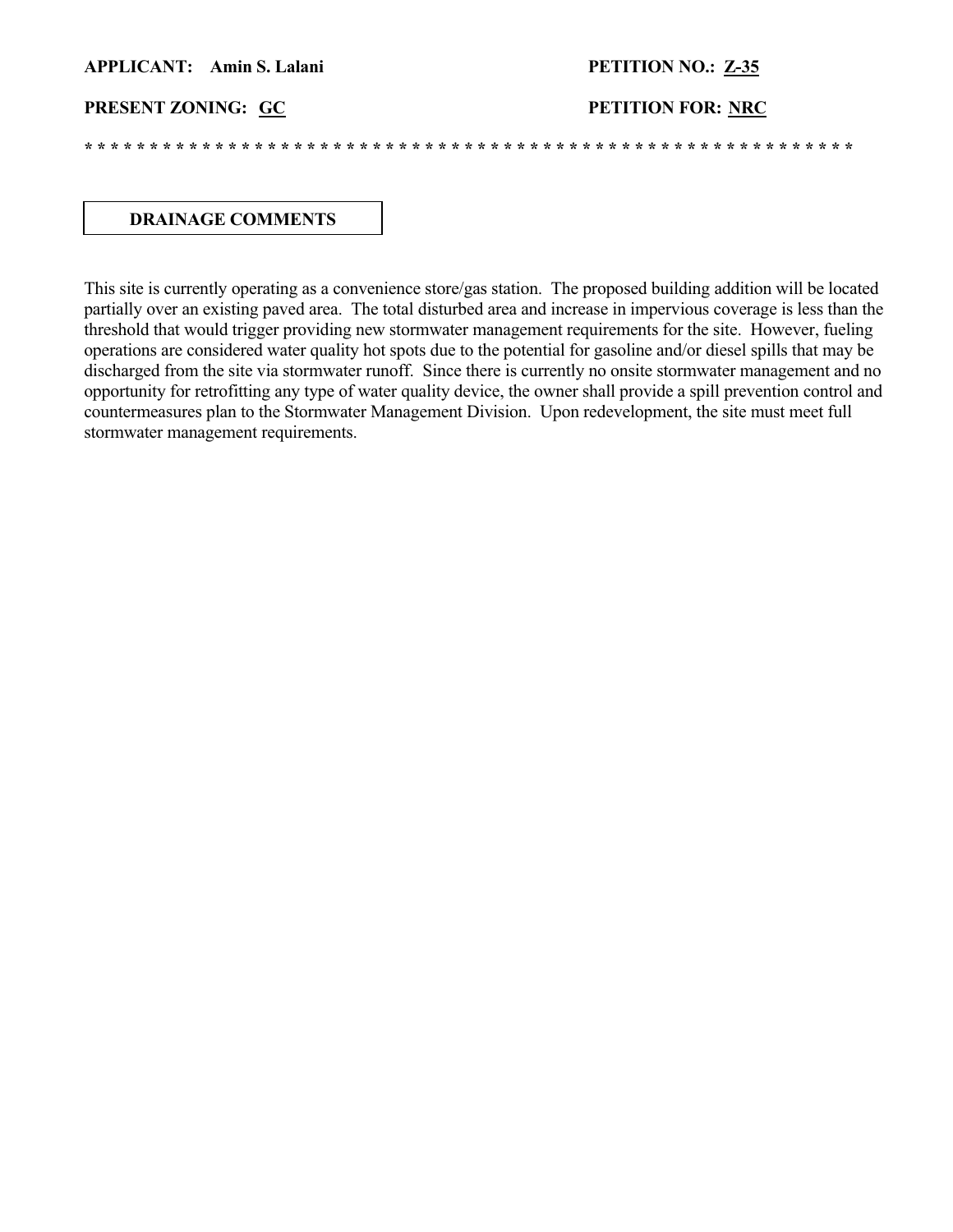**PRESENT ZONING: R-20 PETITION FOR: R-15/ OSC** 

#### **TRANSPORTATION COMMENTS**

The following comments and recommendations are based on field investigation and office review of the subject rezoning case:

**\* \* \* \* \* \* \* \* \* \* \* \* \* \* \* \* \* \* \* \* \* \* \* \* \* \* \* \* \* \* \* \* \* \* \* \* \* \* \* \* \* \* \* \* \* \* \* \* \* \* \* \* \***

| <b>ROADWAY</b>          | <b>AVERAGE</b><br>DAILY TRIPS | <b>ROADWAY</b><br><b>CLASSIFICATION</b> | <b>SPEED</b><br><b>LIMIT</b> | <b>JURISDICTIONAL</b><br><b>CONTROL</b> | MIN. R. O.W.<br><b>REQUIREMENTS</b> |
|-------------------------|-------------------------------|-----------------------------------------|------------------------------|-----------------------------------------|-------------------------------------|
| <b>Shallowford Road</b> | 19000                         | Arterial                                | $45$ mph                     | Cobb County                             | 100'                                |
| Trickum Road            | 10500                         | Major Collector                         | $35$ mph                     | Cobb County                             | $80^{\circ}$                        |

Based on 2006 traffic counting data taken by Cobb County DOT (Shallowford Road)<br>Based on 2010 traffic counting data taken by Cobb County DOT (Trickum Road)

#### **COMMENTS AND OBSERVATIONS**

Shallowford Road is classified as an arterial and according to the available information the existing right-of-way does not meet the minimum requirements for this classification.

Trickum Road is classified as a major collector and according to the available information the existing right-of-way does meet the minimum requirements for this classification.

#### **RECOMMENDATIONS**

Recommend applicant consider entering into a development agreement pursuant of O.C.G.A. 36- 71-13 for dedication of the following system improvements to mitigate traffic concerns: a) donation of right-of-way on the north side of Shallowford Road, a minimum of 50' from the roadway centerline.

Recommend installing sidewalk along the Trickum Road frontage.

Recommend applicant be required to meet all Cobb County Development Standards and Ordinances related to project improvements.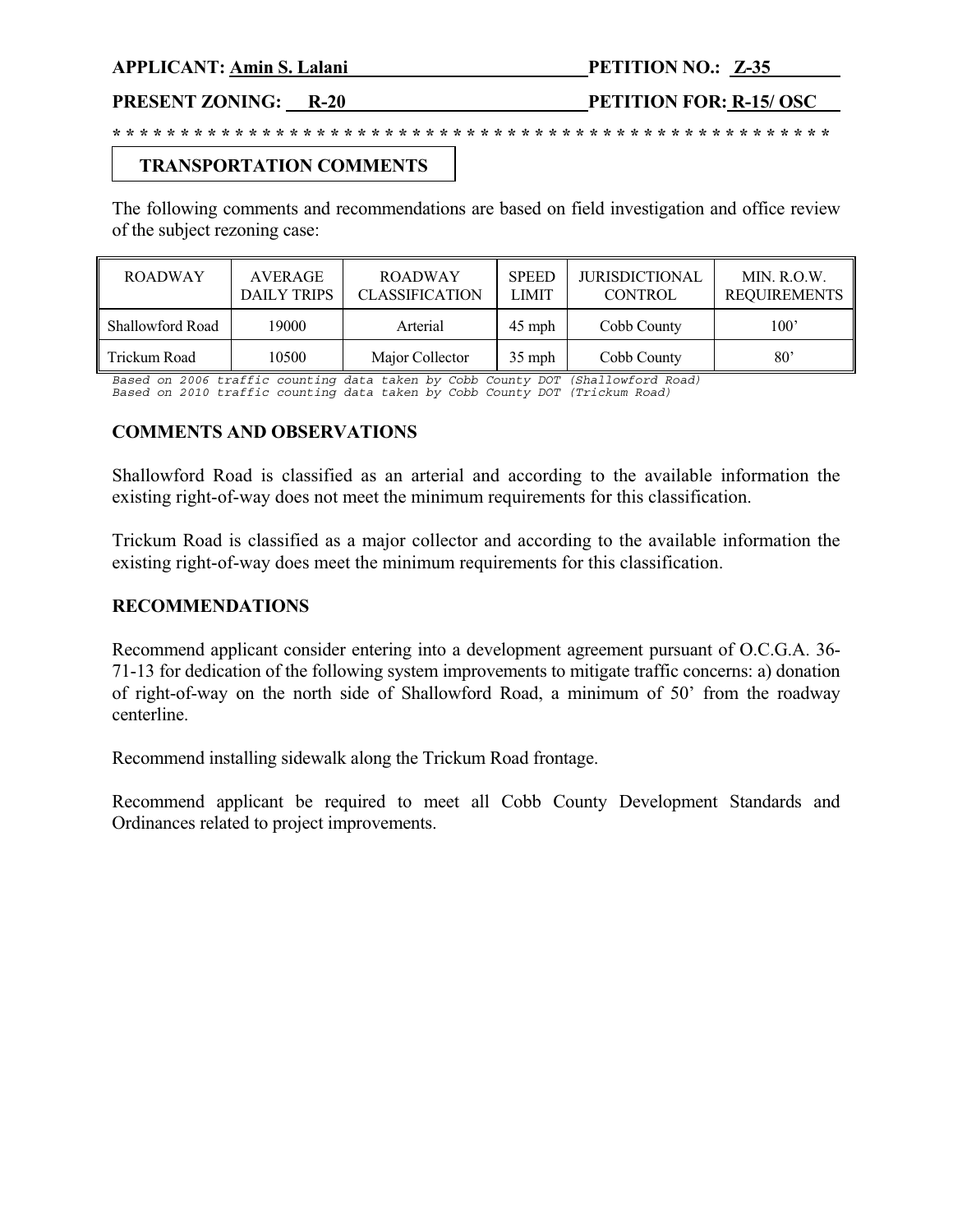#### **STAFF RECOMMENDATIONS**

#### **Z-35 AMIN S. LALANI**

- A. It is Staff's opinion that the applicant's rezoning proposal will permit a use that is suitable in view of the use and development of adjacent and nearby properties. Adjacent and nearby properties are developed for retail and convenience stores with fuel sales.
- B. It is Staff's opinion that the applicant's rezoning proposal will not have an adverse affect on the usability of adjacent or nearby property. The property has been used for years as a convenience store. There are also other existing convenience stores nearby.
- C. It is Staff's opinion that the applicant's rezoning proposal will not result in a use which would cause an excessive or burdensome use of existing streets, transportation facilities, utilities, or schools. This opinion can be supported by the departmental comments contained in this analysis.
- D. It is Staff's opinion that the applicant's rezoning proposal is in conformity with the policy and intent of the *Cobb County Comprehensive Plan*, which delineates this property to be within a Neighborhood Activity Center (NAC). The proposed addition is not permitted under the current GC zoning category outside of the Community Activity Center (CAC) or a Regional Activity Center (RAC) land use categories. The requested NRC zoning category is compatible with the NAC land use category.
- E. It is Staff's opinion that there are existing and changing conditions affecting the use and development of the property which give supporting grounds for approving the applicant's rezoning proposal. The convenience store and fuel sales use has been conducted on the property for many years and the current zoning category can not be developed under the current land use category. Other convenience stores with fuels sales and retail shopping centers are developed in the area.

Based on the above analysis, Staff recommends APPROVAL subject to the following conditions:

- Site plan, indicating requested variances, received by the Zoning Division on July 7, 2011, with the District Commissioner approving minor modifications;
- Water and Sewer comments and recommendations;
- Stormwater Management Division comments and recommendations;
- DOT comments and recommendations; and
- Owner/developer to enter into a Development Agreement pursuant to O.C.G.A. §36-71-13 for dedication of system improvements to mitigate traffic concerns.

**The recommendations made by the Planning and Zoning Staff are only the opinions of the Planning and Zoning Staff and are by no means the final decision. The Cobb County Board of Commissioners makes the final decisions on all Rezoning and Land Use Permits at an advertised public hearing.**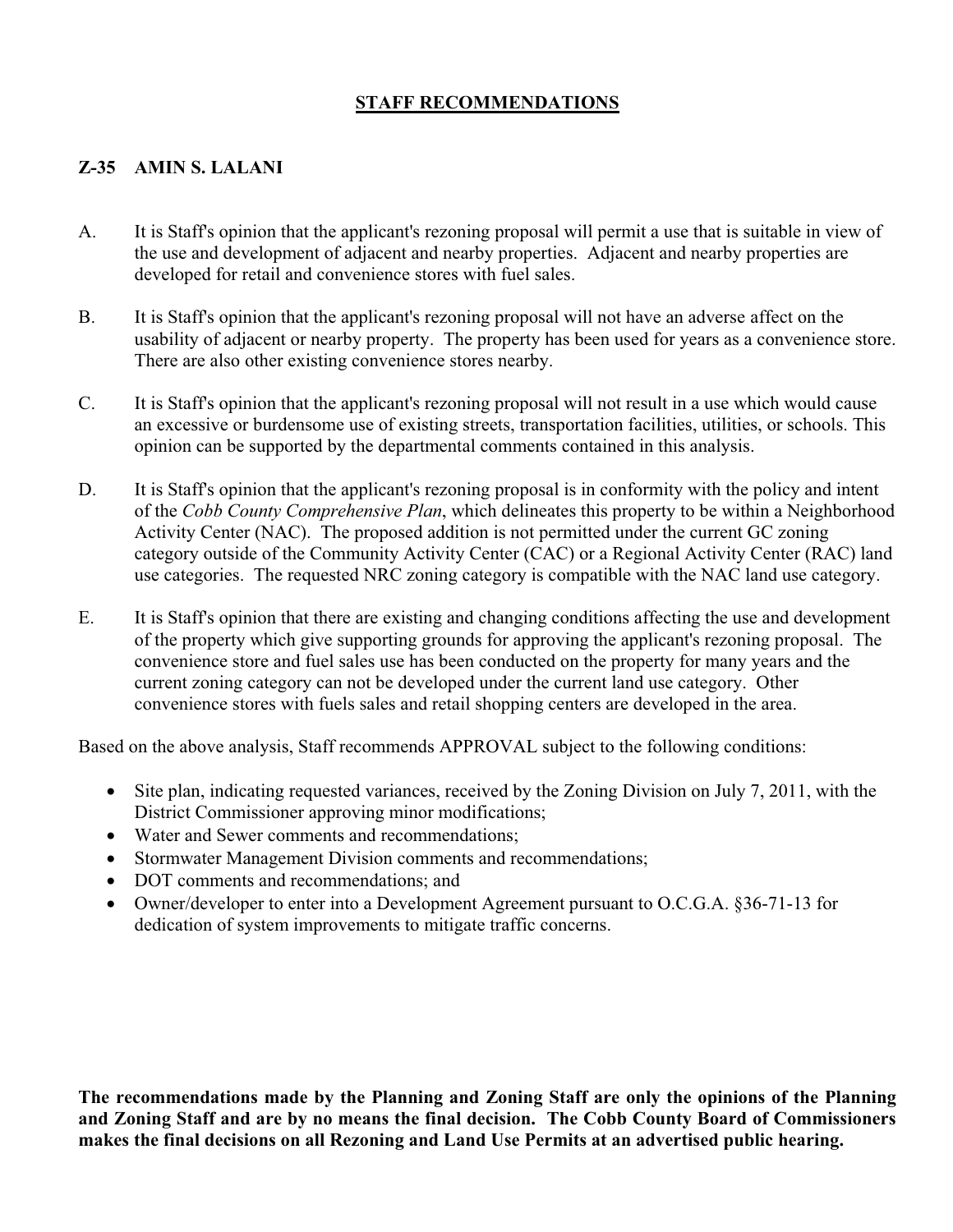## **IMPACT STATEMENT**

### 3725 TRICKUM ROAD

- a. The impact of this zoning proposal should not impact the adjacent properties, since this is an existing convenience store.
- b. Again, no impact on the adjacent properties.
- c. The current zoning does not allow for the addition to the existing store.
- d. Impact on existing roads will be negligible since this is an existing convenience store with an existing customer base.
- e. This rezoning request is in conformity with current policy and intent.
- f. The changing condition is today's economic climate. The margins for any profit from the sale of gasoline have all but disappeared. The only profits to be had are from inside sales! That is what necessitates this rezoning request to increase the size of the store.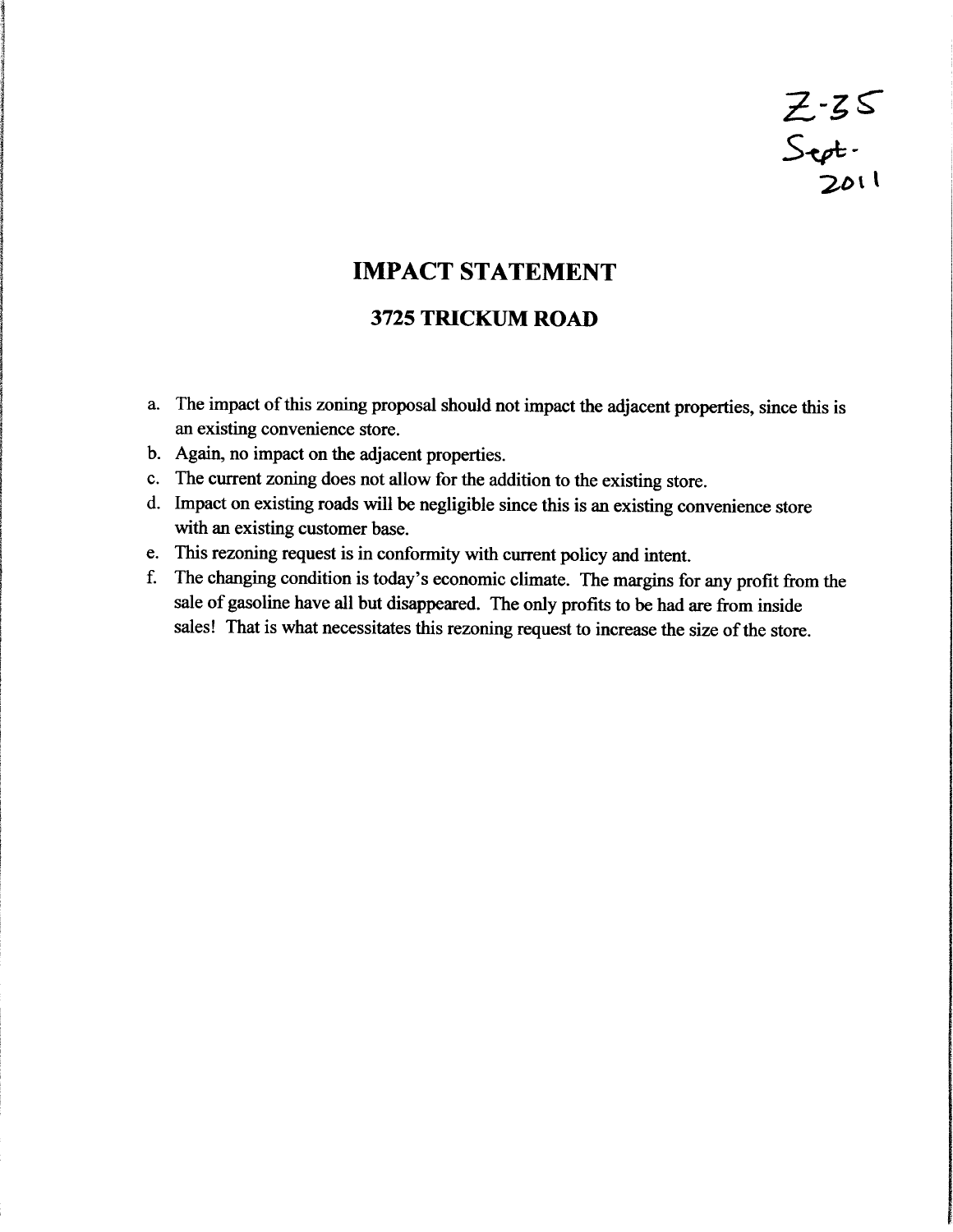Application No.  $Z-3S$ <br>r Rezoning 2011

# **Summary of Intent for Rezoning**

|     | a) | Proposed unit square-footage(s):                                                                                                                                                                                                      |
|-----|----|---------------------------------------------------------------------------------------------------------------------------------------------------------------------------------------------------------------------------------------|
| n/a | b) | Proposed building architecture:                                                                                                                                                                                                       |
|     | c) |                                                                                                                                                                                                                                       |
|     | d) | List all requested variances:<br><u> and</u> the contract of the contract of the contract of the contract of the contract of the contract of the contract of the contract of the contract of the contract of the contract of the cont |
|     |    |                                                                                                                                                                                                                                       |
|     |    | Part 2. Non-residential Rezoning Information (attach additional information if needed)                                                                                                                                                |
|     | a) | Proposed use(s): ADDITION TO EXISING CONVENIENCE STORE                                                                                                                                                                                |
|     |    | $G$ AS $Sm$ rond                                                                                                                                                                                                                      |
|     | b) | Proposed building architecture:<br>BRICK                                                                                                                                                                                              |
|     | c) | Proposed hours/days of operation:                                                                                                                                                                                                     |
|     | d) | List all requested variances: (D REAR SET BACK FROM 30'TO 20'.                                                                                                                                                                        |
|     |    | 2) SIDE SETBACK FROM IS' TO 7' (3) FRONT SET BACK FROM<br>SO' TO 47' (FRONT CORNER OF BLOC ONLY. (4) PARKING                                                                                                                          |
|     |    |                                                                                                                                                                                                                                       |
|     |    | FROM IL TO 14 SPACE. (S) LOT IMPORXIOUS FROM TO 2 TO 80 %                                                                                                                                                                             |
|     |    |                                                                                                                                                                                                                                       |
|     |    | Part 3. Other Pertinent Information (List or attach additional information if needed)                                                                                                                                                 |
|     |    | WREAT BUILDING SIZE INSUFFICIENT TO MAINTAIN                                                                                                                                                                                          |
|     |    |                                                                                                                                                                                                                                       |
|     |    | $P_{\text{ROFITRBILITY}}$                                                                                                                                                                                                             |